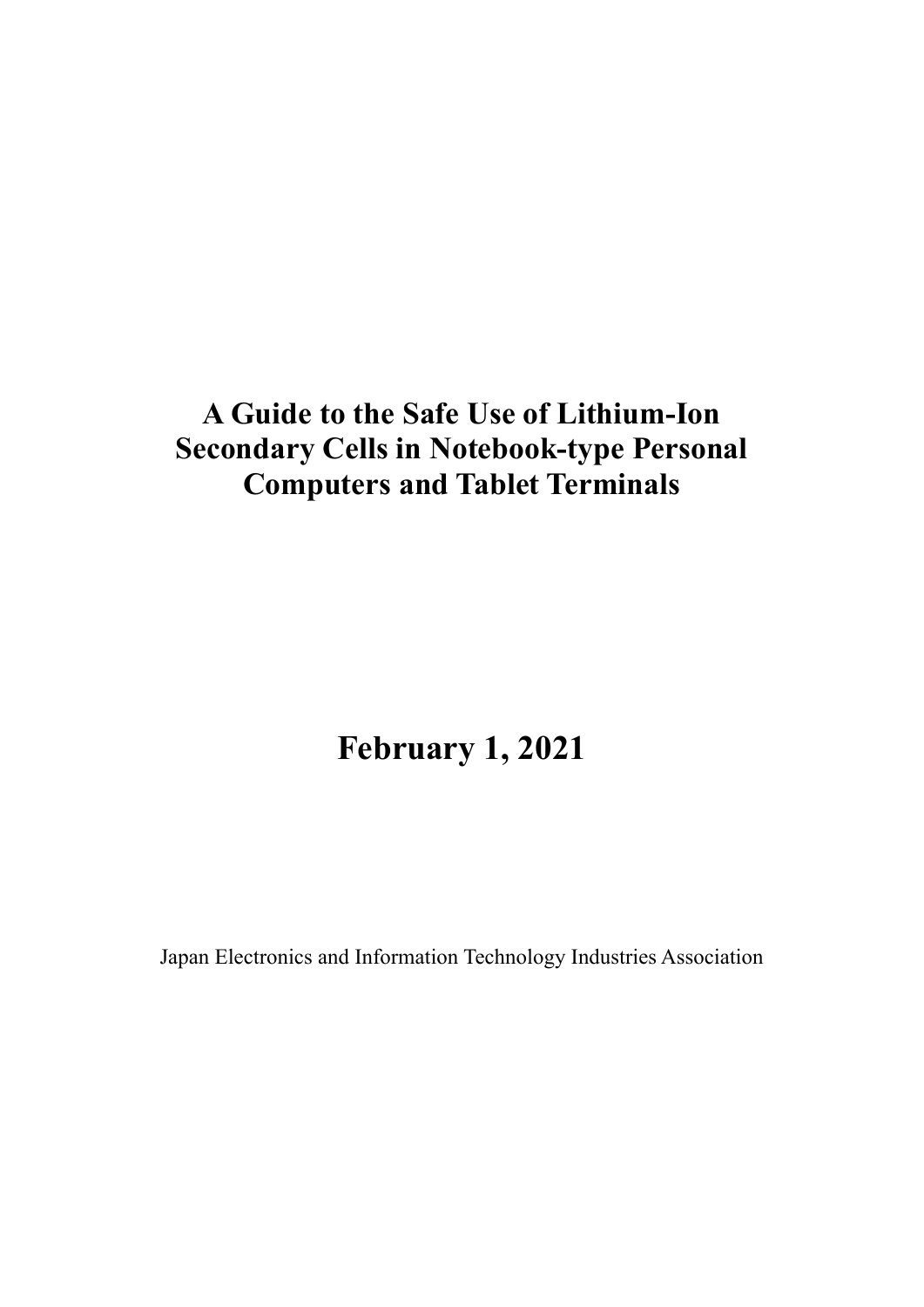| <b>INTRODUCTION</b>                                                                      | $\mathbf{3}$ |
|------------------------------------------------------------------------------------------|--------------|
| <b>SCOPE OF APPLICATION</b>                                                              | 5            |
| <b>CITED STANDARDS</b>                                                                   | 5            |
| <b>CAUTION</b>                                                                           | 5            |
| <b>DEFINITION OF TERMS</b>                                                               | 6            |
| 5                                                                                        |              |
| BATTERY:                                                                                 | 6            |
| <b>BATTERY BLOCK:</b>                                                                    | 6            |
| MAXIMUM CHARGE VOLTAGE:                                                                  | 6            |
| <b>CUT_OFF VOLTAGE:</b>                                                                  | 6            |
| MINIMUM DISCHARGE VOLTAGE:                                                               | 6            |
| MAXIMUM CHARGE CURRENT:                                                                  | 6            |
| MAXIMUM DISCHARGE CURRENT:                                                               | 6            |
| STANDARD TEMPERATURE RANGE (T2-T3):                                                      | 6            |
| LOWER TEMPERATURE RANGE (T1-T2):                                                         | 6            |
| UPPER TEMPERATURE RANGE (T3-T4):                                                         | 7            |
| MINIMUM CHARGE TEMPERATURE:                                                              | 7            |
| MAXIMUM CHARGE TEMPERATURE:                                                              | 7            |
| MAXIMUM DISCHARGE TEMPERATURE:                                                           | 7            |
| UPPER LIMIT DISCHARGE_START TEMPERATURE:                                                 | 7            |
| TEMPERATURE LIMIT:                                                                       | 7            |
| <b>CHAPTER 1-POINTS TO CONSIDER WHEN DESIGNING LITHIUM-ION SECONDARY</b><br><b>CELLS</b> | 8            |
| 1-1 OVERVIEW                                                                             | 8            |
| 1-2 PRODUCTION_CONTROL PRINCIPLES FOR MANUFACTURING CELLS                                | 8            |
| 1-3 PRINCIPLES FOR DESIGNING CELLS                                                       | 9            |
| 1-4 APPROACH TO OPERATING REGION (RANGE OF SAFE USAGE)                                   | 10           |
| 1-4-1 OVERVIEW                                                                           | 10           |
| 1-4-2 APPROACH TO VOLTAGE                                                                | 10           |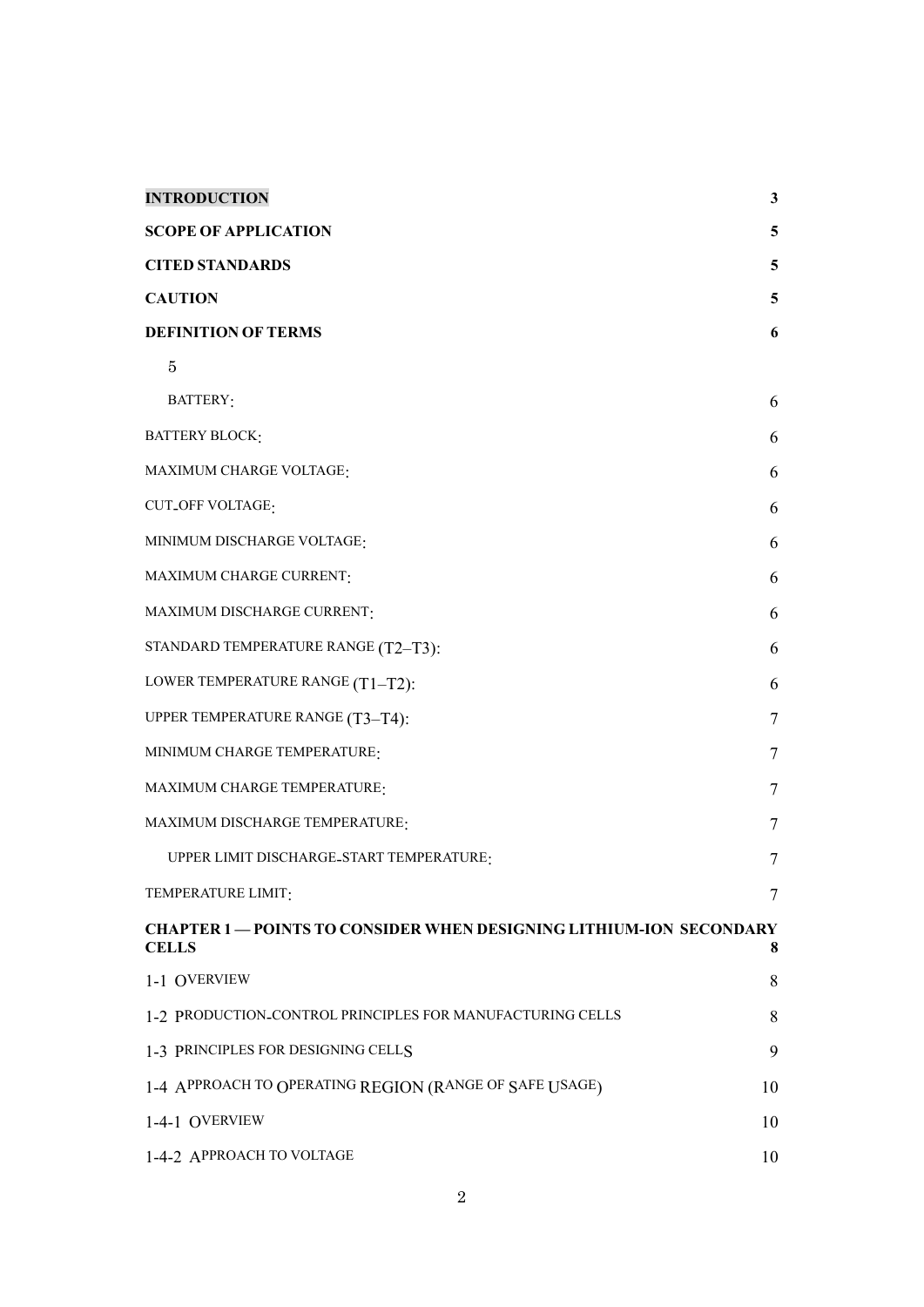| 1-4-3 APPROACH TO TEMPERATURE AND CURRENT                                             | 11 |
|---------------------------------------------------------------------------------------|----|
| 1-4-4 APPROACH TO BATTERY LIFE SPAN                                                   | 13 |
| <b>CHAPTER 2 — POINTS TO CONSIDER WHEN DESIGNING LITHIUM-ION BATTER</b><br><b>IES</b> | 14 |
| 2-1 OVERVIEW                                                                          | 14 |
| 2-2 ARRANGEMENT OF CELLS AND CIRCUIT BOARDS                                           | 14 |
| 2-3 DROPS, VIBRATIONS, AND PHYSICAL SHOCK                                             | 15 |
| 2-4 TEMPERATURE MANAGEMENT                                                            | 15 |
| 2-5 OVERCHARGE PROTECTION                                                             | 16 |
| 2-6 OVERDISCHARGE PROTECTION                                                          | 16 |
| 2-7 LONG-TERM USAGE                                                                   | 16 |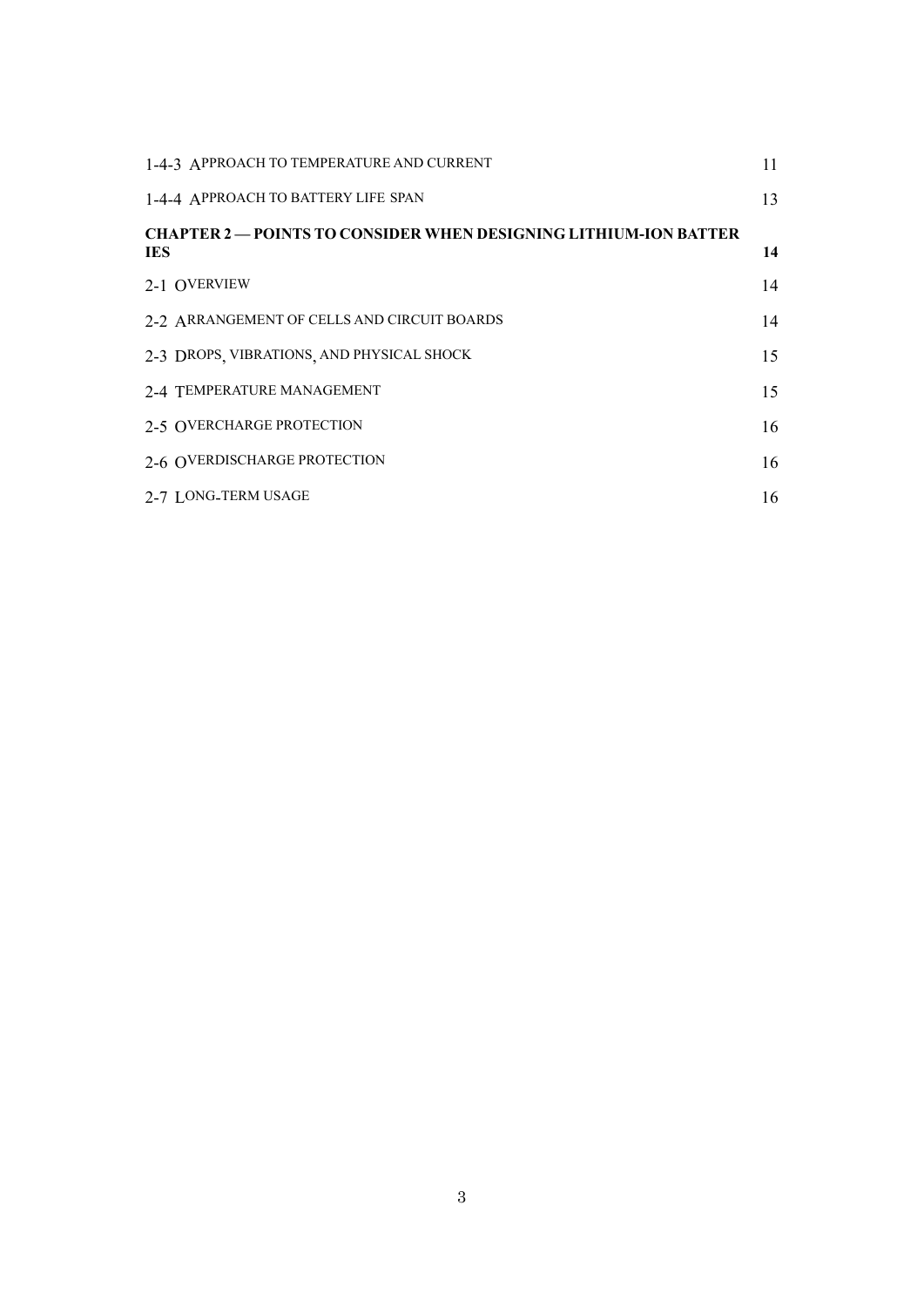## **Introduction**

In 2007, the Japan Electronics and Information Technology Industries Association (JEITA), in collaboration with the Battery Association of Japan (BAJ), published *A Guide to the Safe Use of Secondary Lithium-Ion Batteries in Notebook-type Personal Computers*, a guide which was later succeeded by the Electrical Appliance and Material Safety Act.

However, the number of incidents involving lithium-ion batteries has increased in recent years, prompting the Ministry of Economy, Trade, and Industry (METI) to commission a study by the Japan Quality Assurance Organization (JQA) in 2019. Titled *Study on safety standards for electrical products with lithium-ion secondary cells*, that publication identified new points that need to be considered, such as changes in the types of lithium-ion secondary cells being used, changes in how those batteries are installed in devices, and an increase in battery life span brought about by advancements in technology.

In response to the results of this study, JEITA decided to work with the BAJ to revise and republish *A Guide to the Safe Use of Secondary Lithium-Ion Batteries in Notebook-type Personal Computers* with safety measures that reflect the results of the study, under the direction of the Industry Safety Group's Manufacturing Safety Department within METI's Commerce and Information Policy Bureau.

The primary changes made to *A Guide to the Safe Use of Secondary Lithium-Ion Batteries in Notebook-type Personal Computers* are as follows.

 Since lithium-ion secondary cells became subject to the Electrical Appliance and Material Safety Act following the publication of the guide, chapters were rearranged and their contents, wordings, etc., were revised.

Specific examples of production-control principles for manufacturing cells were added.

 The scope of application was defined as lithium-ion secondary cells used in notebook PCs and tablet terminals.

 Due to the increasing capacity of installed secondary cells, information about the flammability of devices when heat is being generated was revised.

 Because of the increase in devices equipped with polymer batteries that are not enclosed in a solid case, information about drops, vibrations, and physical shock was revised.

 As the increase in devices with internal secondary cells has made it easier for temperature to affect the interiors of devices, information about managing temperature was revised.

 Since most accidents occur after batteries have been used for long periods of time, points of caution that consider this fact—including controlling foreign contamination and managing battery charging—were added.

## **Scope of Application**

This guide applies to lithium-ion secondary cells used in notebook PCs and tablets. It supplements the provisions of the Electrical Appliance and Material Safety Act by providing additional information that should be followed to ensure high levels of safety.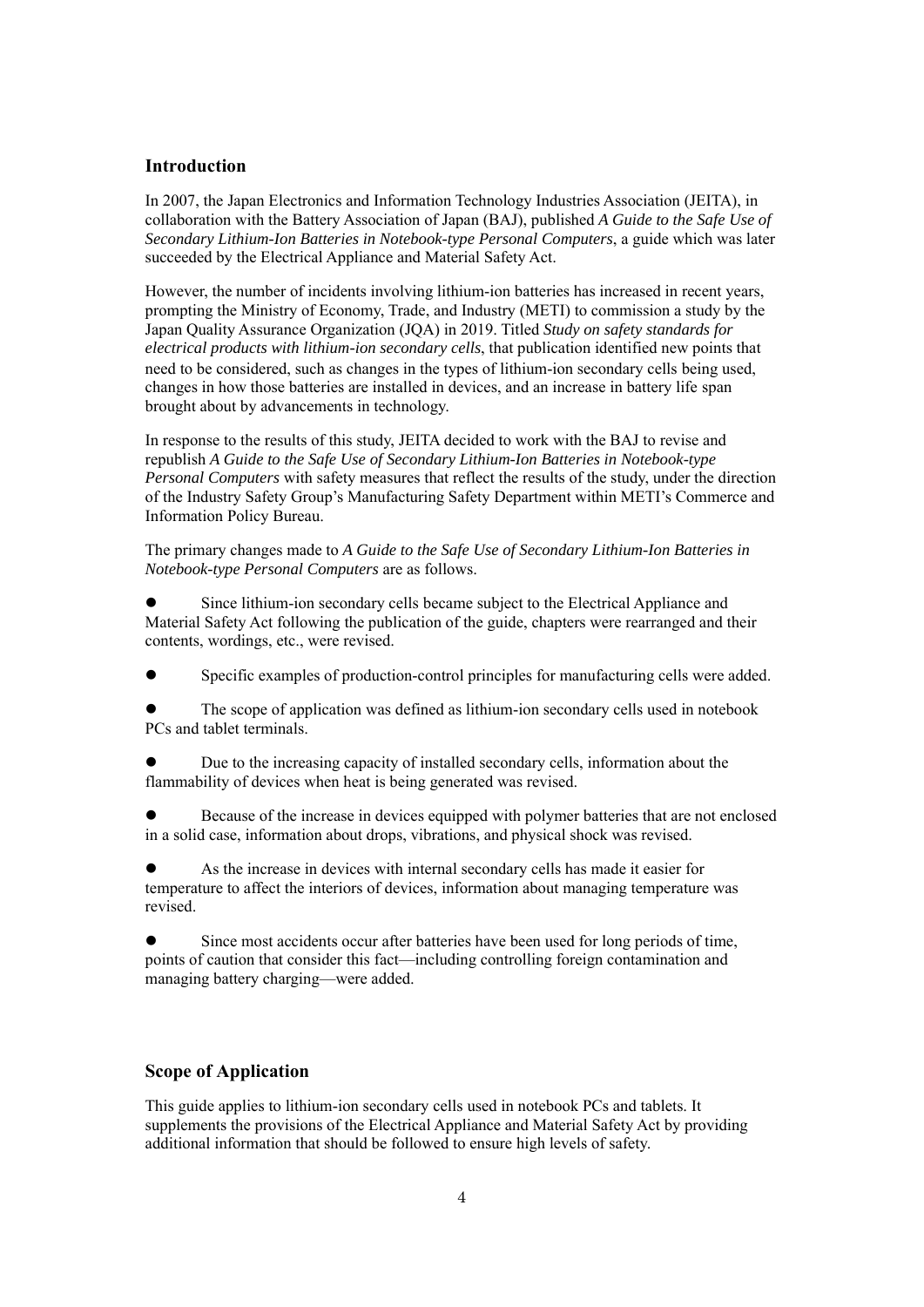# **Cited Standards**

[1] JIS C 62133-2: *Safety requirements for secondary cells in portable applications - Part 2: Lithium systems*; 2020

[2] JIS C 62368-1: *Audio, video, information, and communication technology - Part 1: Safety requirements*; 2018

# **Caution**

Some of the information in this guide may conflict with technical patent rights, publicized patent applications, utility-model rights, or publicized utility-model applications. JEITA is not responsible for verification related to such technical patent rights, publicized patent applications, utility-model rights, or publicized utility-model applications.

# **Definition of Terms**

The definitions of the main terms used in this guide are as follows.

cell:

a basic unit consisting of electrodes, a separator, electrolyte, terminals, and a housing, that supplies electricity by using charge current to convert chemical energy to electrical energy

battery:

a unit consisting of one or more cells that can be used as a source of electrical power, and is characterized by their voltage, dimensions, terminal locations, housing, and discharge performance

battery block:

a collection of one or more cells wired in parallel within a battery

maximum charge voltage:

the upper limit on voltage when charging cells, as specified by the battery manufacturer for safety reasons

cut-off voltage:

the lowest permissible voltage for a cell, as specified for safety reasons; this is different than the minimum battery voltage required to operate the PC or Tablet terminal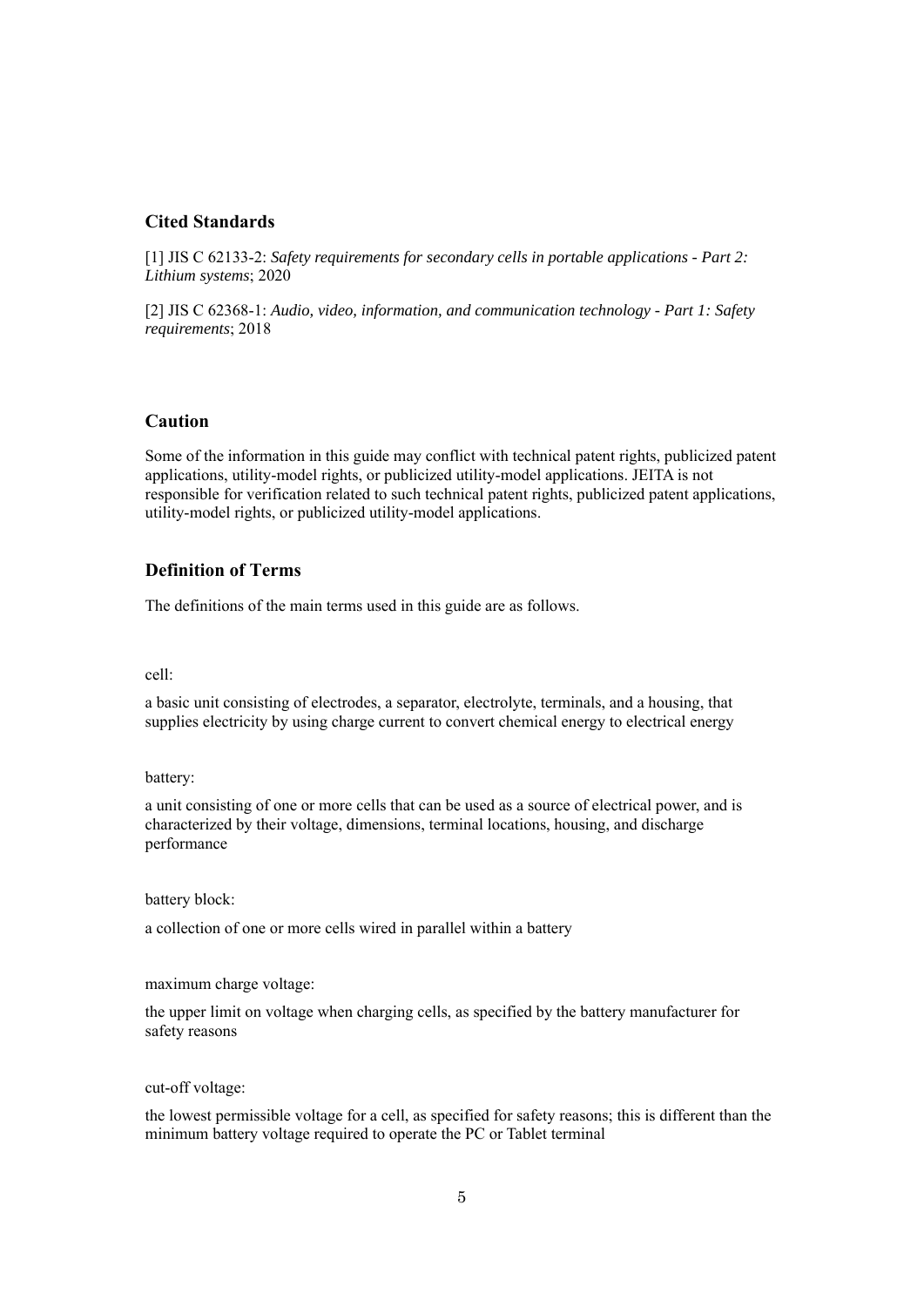#### minimum discharge voltage:

the lowest permissible voltage for a cell, as specified for safety reasons

#### maximum charge current:

the upper limit on electrical current when charging cells, as specified by the battery manufacturer for safety reasons

#### maximum discharge current:

the upper limit on discharge current for a cell, as specified for safety reasons; this can be defined in terms of the allowable continuous current or the allowable instantaneous current

#### standard temperature range (T2–T3):

the temperature range within which a cell can be charged at the maximum charge voltage and maximum charge current, as specified by the battery manufacturer for safety reasons

#### lower temperature range (T1–T2):

the temperature range within which a cell can be charged if the maximum charge voltage and/or the maximum charge current are modified, as specified for safety reasons; the upper limit of the range borders the standard temperature range, while the lower limit of the range is defined by the minimum charge temperature

#### upper temperature range (T3–T4):

the temperature range within which a cell can be charged if the maximum charge voltage and/or the maximum charge current are modified, as specified for safety reasons; the lower limit of the range borders the standard temperature range, while the upper limit of the range is defined by the maximum charge temperature

minimum charge temperature:

the lowest permissible temperature for a cell when charging, as specified by the battery manufacturer for safety reasons [Note: corresponds to T1]

#### maximum charge temperature:

the highest permissible temperature for a cell when charging, as specified by the battery manufacturer for safety reasons [Note: corresponds to T4]

maximum discharge temperature:

the highest permissible temperature for a cell, as specified for safety reasons

upper limit discharge-start temperature:

the highest temperature that the surface of a cell can be when it begins to discharge, as specified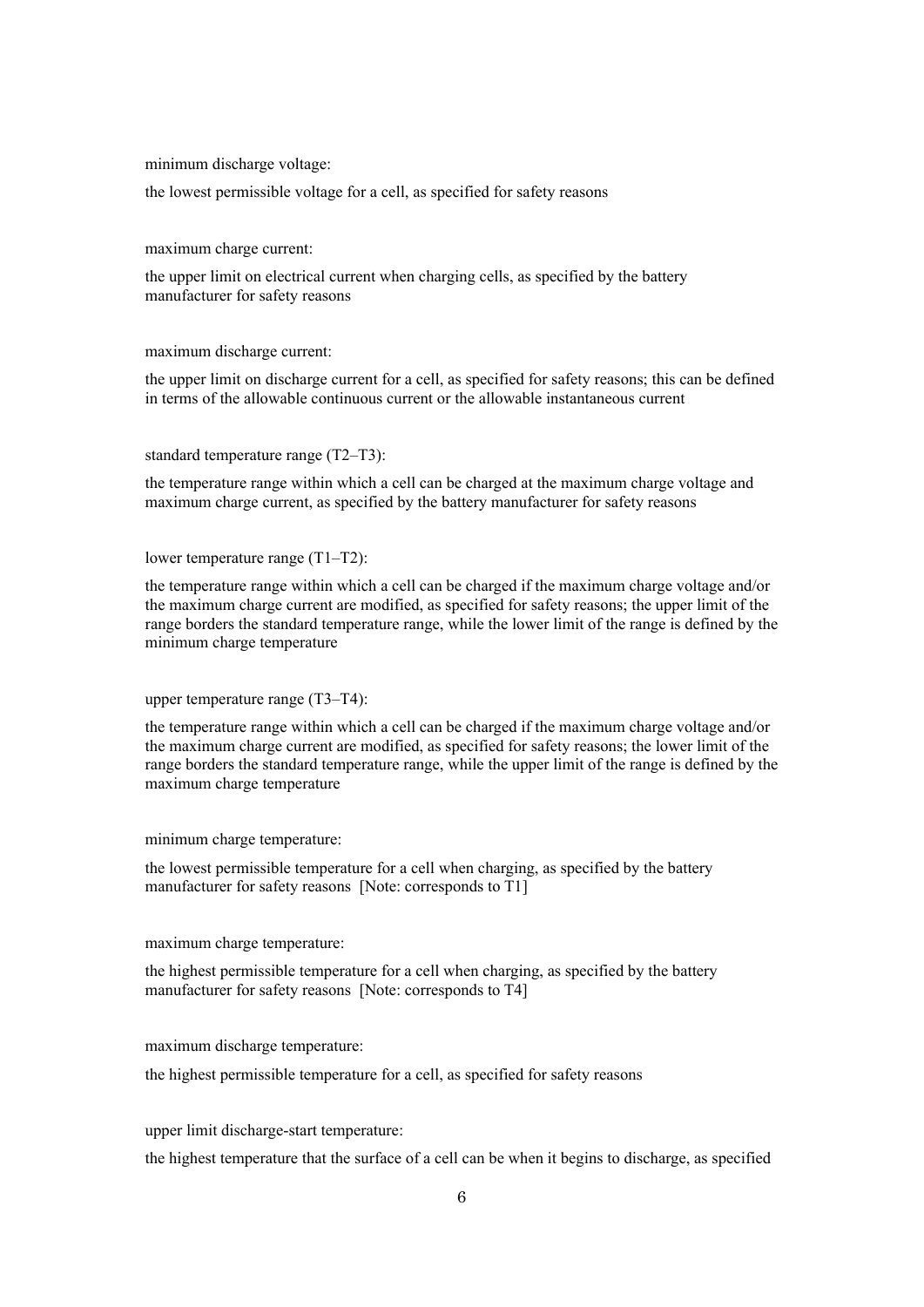# for safety reasons

temperature limit:

the temperature that a cell must not exceed when being stored or used, as specified by the battery manufacturer for safety reasons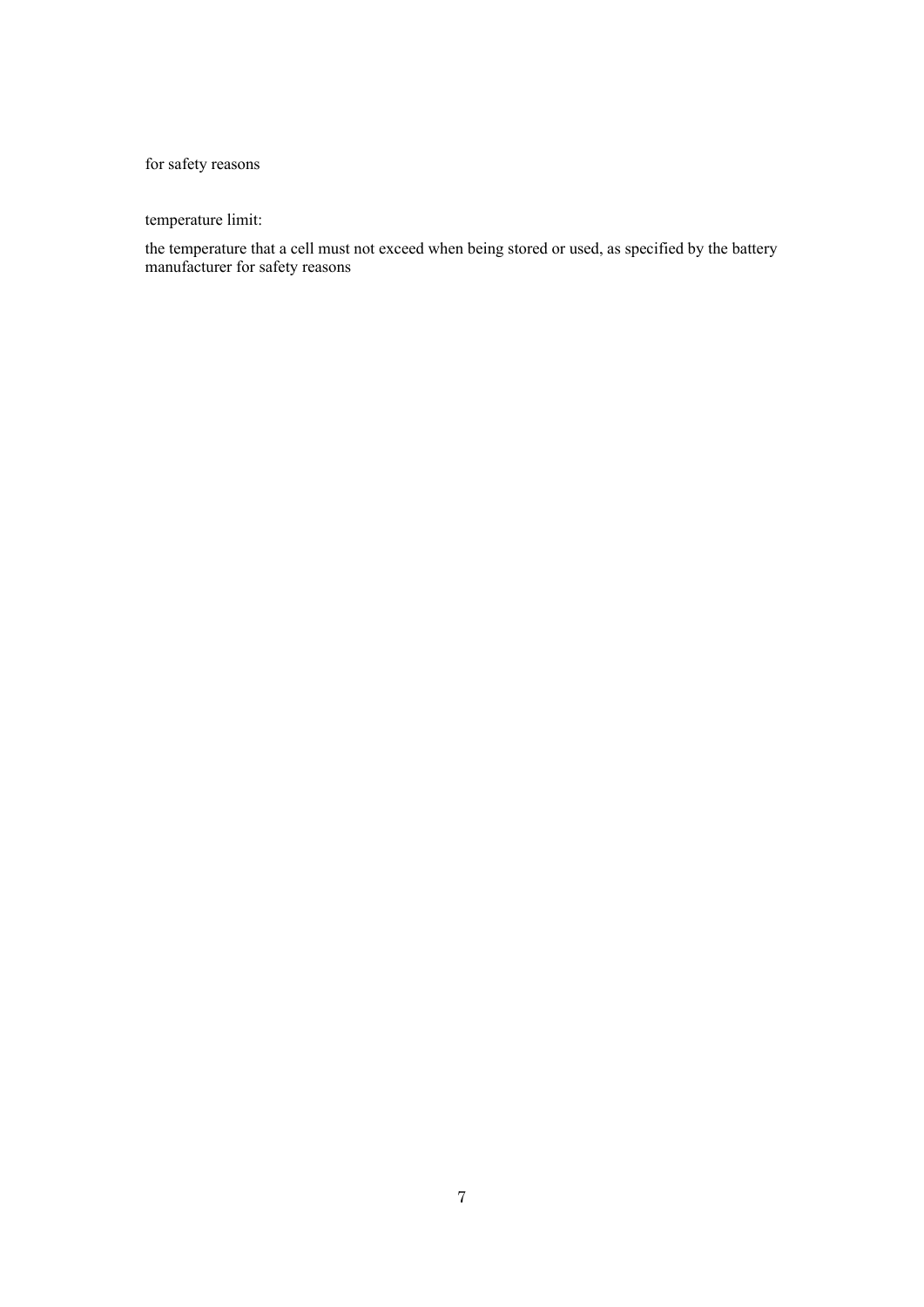Chapter 1 — Points to consider when designing lithium-ion secondary cells

1-1 Overview

Lithium-ion secondary cells use metallic oxides containing lithium (metals such as Co, Mn, or Ni) as cathodes, carbon material as anodes (graphite, hard carbon, etc.), and organic solvents as electrolyte. They are charged and recharged as lithium ions travel back and forth through the electrolyte between the cathode and anode. Since the lithium is always maintained in an ionized state, these batteries maintain a high degree of safety in theory.

During the creation of this guide, a detailed analysis was performed on the causes and mechanisms of hazardous incidents involving explosions or fires with lithium-ion secondary cells on the market. This resulted in the identification of the following causes for thermal runaway in cells, which is one of the primary factors in hazardous incidents.

- 1 **Internal short circuit (including those caused by external pressure on the battery)**
- 2 **Overcharging**
- 3 **External short circuit**
- 4 **External heating**

### 5 **Usage that exceeds the anticipated time period or environment**

Internal short circuits in particular are presumably the result of a combination of factors, including foreign contamination within cells, voltage or other imbalances between the cells in a battery, and the application of high charging voltage to certain cells. This suggests that safety measures are needed for each element within the lithium-ion battery systems used in cells, batter ies, PCs, and tablet terminals.

In addition to stating principles for the design and production control of cells that can help achieve higher levels of safety, this chapter also discusses important points related to the safe usage of cells (Approach to Operating Region (Range of Safe Usage)).

### 1-2 Production-control principles for manufacturing cells

Ideally, manufacturers of cells will implement the production control needed to ensure product safety. Some examples of principles for manufacturing safe cells are listed below.

## 1 **Striving to minimize the amount of foreign contamination included in procured raw materials**

### 2 **Controlling and eliminating magnetic material**

- 3 **Controlling humidity**
- 4 **Controlling the voltage etc. of completed cells**

5 **Identifying defective products through the voltage management of completed cells after they have aged**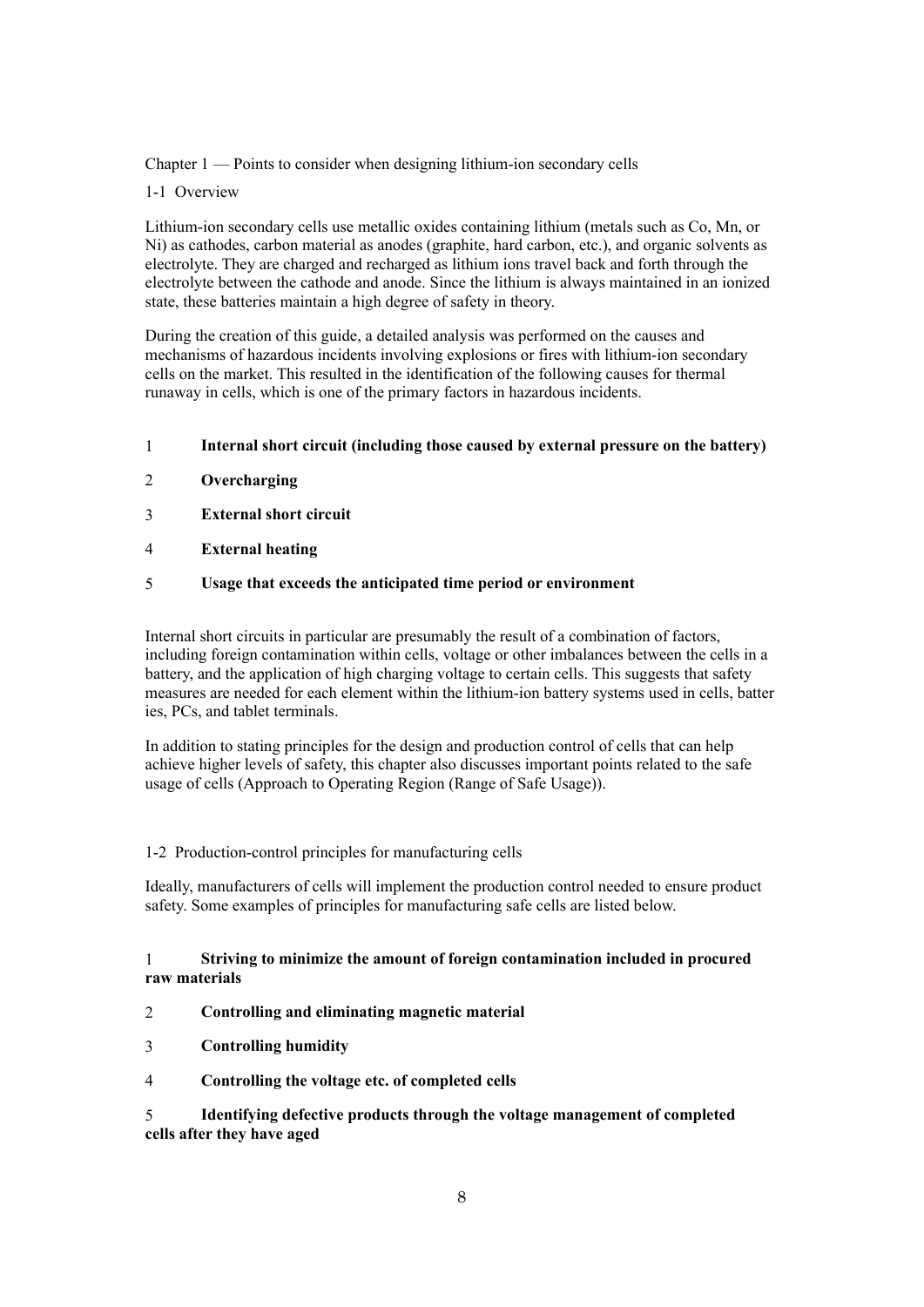- 6 **Controlling deviations in electrode location (misalignment during winding etc.)**
- 7 **Performing regular inspections of extracted samples (every few hours)**
- 8 **Controlling the amount of electrolyte inserted**
- 9 **Ensuring the traceability of component (or material) lots, workers, etc.**

Manufacturers of cells have been implementing the following two measures to prevent foreign contaminants from entering their batteries. Improving these production-control methods is fundamental to delivering quality cells to the market. Moving forward, manufacturers must continually work to improve quality and achieve high levels of production control.

# **1 Building manufacturing environments in which foreign material does not contaminate electrodes**

# **2 Verifying that foreign contaminants are not present**

The following are some examples of measures for preventing foreign contaminants from entering cells.

**1 Removing foreign material from shoe soles via an air shower or sticky tape at the entrance**

- **2 Controlling the metal shavings generated by the sliding surfaces of machinery**
- **3 Removing foreign material by using air or blocking it with a cover**
- **4 Preventing foreign material from adhering by controlling static electricity**
- **5 Automating manufacturing processes**
- **6 Using magnets, filters, etc. in pipes to remove foreign matter from liquid materials**

# **7 Managing methods to prevent foreign contamination when recovering after a problem or defect**

# **8 Avoiding the accumulation of foreign material**

However, it is difficult to prevent contamination from microscopic particles that are undetectable with current technology. Therefore, methods for controlling foreign material must be implemented in the design of batteries to reduce the risk of the dangerous internal short circuits that can occur when they are used continuously under their prescribed operating conditions. Metrics for the control of foreign material include size, conductivity (iron, nickel, stainless steel, copper, etc.), and burr height. However, the management of foreign material described above does not consider factors such as the use of devices outside their prescribed operating conditions.

In addition to the above production-control principles, manufacturers of cells must continually strive to further improve product quality. For example, it is important to undergo a conceptual shift toward designing batteries that do not experience thermal runaway even if foreign material is present and to develop new evaluation standards and technologies for testing batteries under more stringent conditions, in addition to those stipulated in existing IEC and JIS evaluation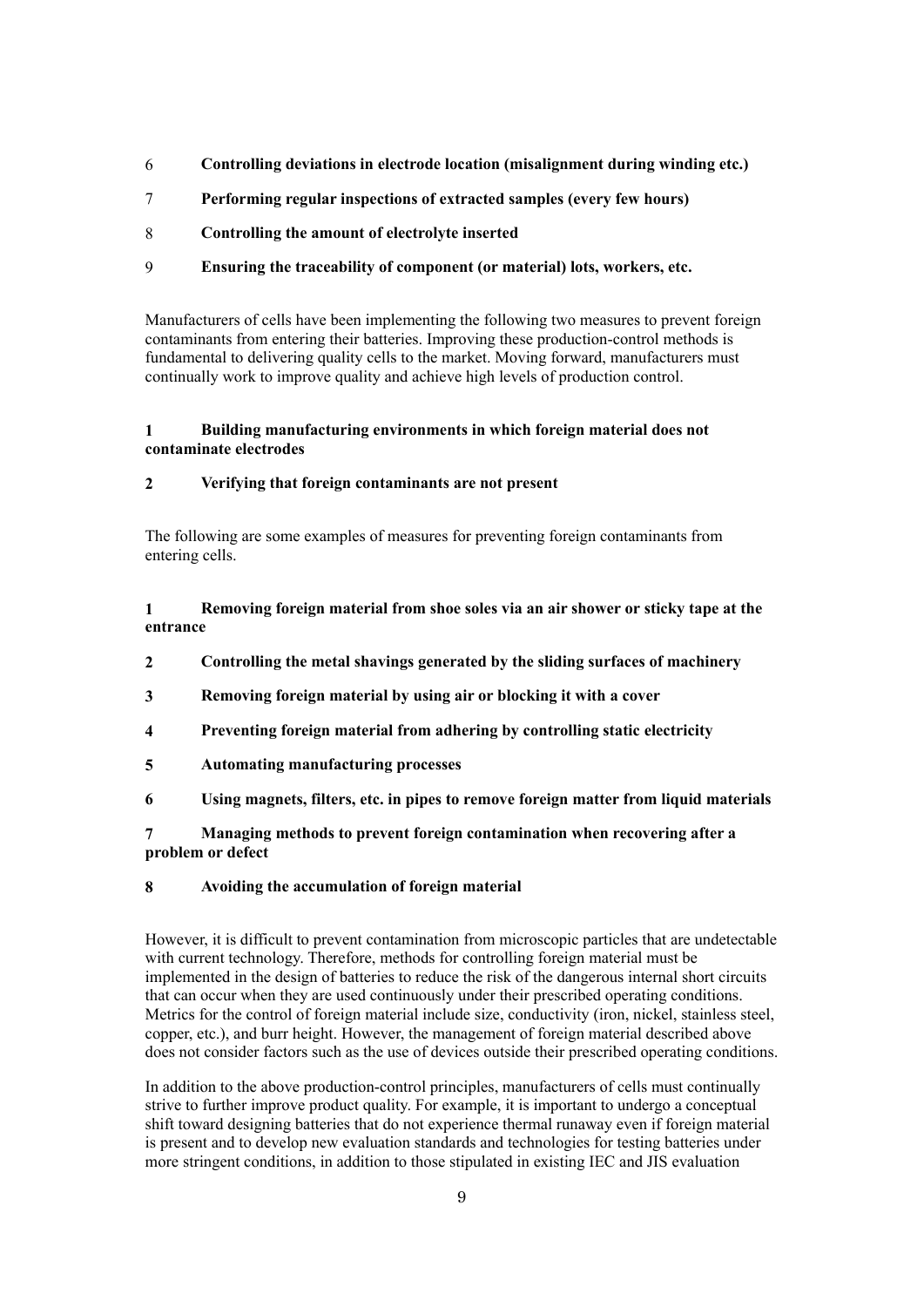standards.

#### 1-3 Principles for designing cells

The following points should be kept in mind when designing batteries that do not explode or ignite when contaminated with foreign material (which has the potential to cause internal short circuits).

## **1 Design a cell structure that reduces the probability of internal short circuits even if foreign material is present**

# **2 Use materials, designs, and manufacturing methods (including inspections, disposal, etc.) that prevent explosions and ignition even if internal short circuits occur**

Capable of generating large amounts of heat, internal short circuits have a theoretically high chance of occurring due to foreign material creating a conductive path between the metal of the current collector and the opposing electrode. Therefore, making design decisions that prevent internal short circuits in these locations is an effective way to achieve the structure indicated in ①.

Point  $\mathcal{D}$  goes a step further than the approach in  $\mathcal{D}$ , aiming to have battery manufacturers use materials, designs, and manufacturing methods (including inspections, disposal, etc.) that prevent explosions and ignition even if unpredictable internal short circuits occur, as long as the usage conditions specified by those manufacturers are followed.

JIS C 62133-2 provides testing methods for verifying the effectiveness of such newly implemented safety features in the design of cells.

### 1-4 Approach to Operating Region (Range of Safe Usage)

#### 1-4-1 Overview

To ensure the safe usage of lithium-ion secondary cells, companies that design and manufacture them must strictly follow the information listed here. To achieve higher levels of safety, this section discusses how to approach a safe operating region—an important element in the safe usage of cells—according to some newly defined terms.

#### 1-4-2 Approach to voltage

Charge voltage must be applied to propel the chemical reactions that charge a battery. But too much charge voltage will produce an excess of chemical reactions or else side reactions that lead to thermal instability (creating the possibility of thermal runaway). For this reason, it is extremely important that the charge voltage does not exceed the value specified by the battery manufacturer, regardless of the circumstances. At the same time, battery manufacturers must verify the safety of their cells when charged at the specified voltage.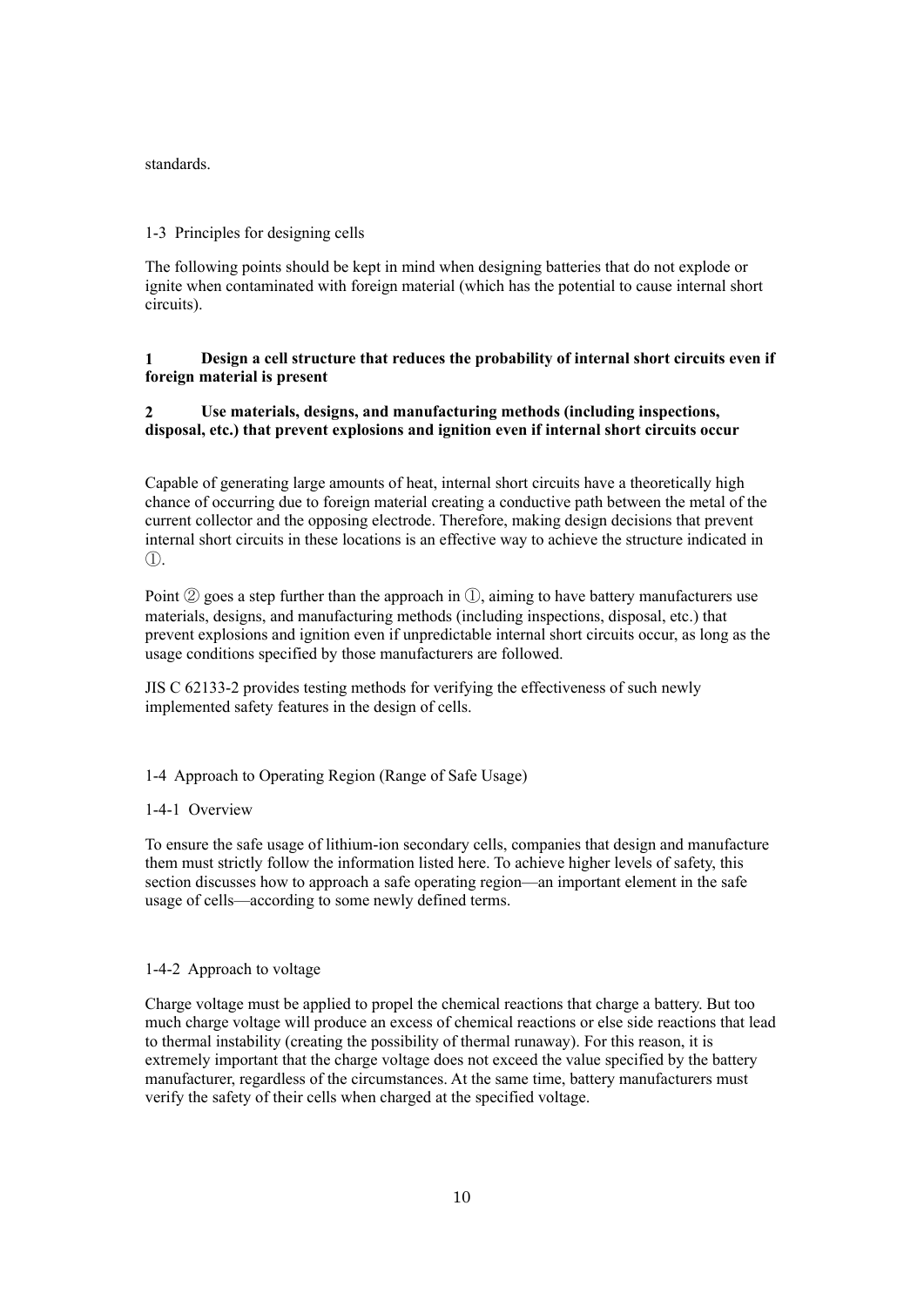### **1 Maximum charge voltage**

## **Definition: the highest permissible voltage when charging a cell, as specified for safety reasons**

When a battery is charged at a voltage that exceeds the maximum charge voltage, excess lithium ions are desorbed from the active cathode material, which degrades the crystalline structure and makes it easier for oxygen to be released. It can also cause lithium to be deposited on the carbon anode material. In this state, there is a greater chance for thermal runaway if an internal short circuit or other problem occurs compared to when charging is done under the specified conditions. Therefore, charging at a voltage that exceeds the maximum charge voltage must be avoided. Also, there is a need for a protection system that anticipates malfunctions in the way the battery charger manages charging.

The secondary protection voltage should be a value close to the maximum charge voltage for each temperature range whenever possible, since charging is taking place in an excessive charge range that should not be entered in the first place. Also, using a battery that has activated this secondary protection in the past is prohibited. However, discharging it is allowed.

The above does not include voltage fluctuations that are not followed by the migration of lithium ions within the battery, such as AC components that are 50 kHz or higher and presumed to be ripples or noise.

#### **2 Minimum discharge voltage**

#### **Definition: the lowest permissible voltage for a cell, as specified for safety reasons**

Ideally, a cell will not discharge at voltages below the cut-off voltage specified by its manufacturer. Discharging below the cut-off voltage can cause the metal of the anode's current collector to dissolve and form localized deposits during charging. These deposits then grow in the direction of the cathode, creating the potential for internal short circuits or leaks. A cell will preferably not be charged if its voltage is below the cut-off voltage.

Note: In JIS C 62133-2, the "cut-off voltage" in section 3.26 and the "minimum discharge voltage" in the figure (Operating regions of Typical Lithium-Ion Secondary Cells) have the same definition.

#### 1-4-3 Approach to temperature and current

Battery charging is a chemical reaction that is greatly affected by temperature. Things like the ease with which side reactions occur and the state of charge products differ significantly according to temperature, even if the maximum charge current and maximum charge voltage are the same. Therefore, maximum charge current and maximum charge voltage must be defined for each temperature range, and charging conditions must be applied to each range as well—for example, by reducing the maximum charge current, the maximum charge voltage, or both for low and high temperature ranges which conceivably have stricter requirements for safe usage. However, if they are within the scope of the charge conditions specified by the battery manufacturer for the standard temperature range, lower temperature range, and upper temperature range, they can be set as the charge conditions for actual usage.

Also, temperature and current may exceed the minimum and maximum values for a short period of time to detect temperature and current and initiate a response.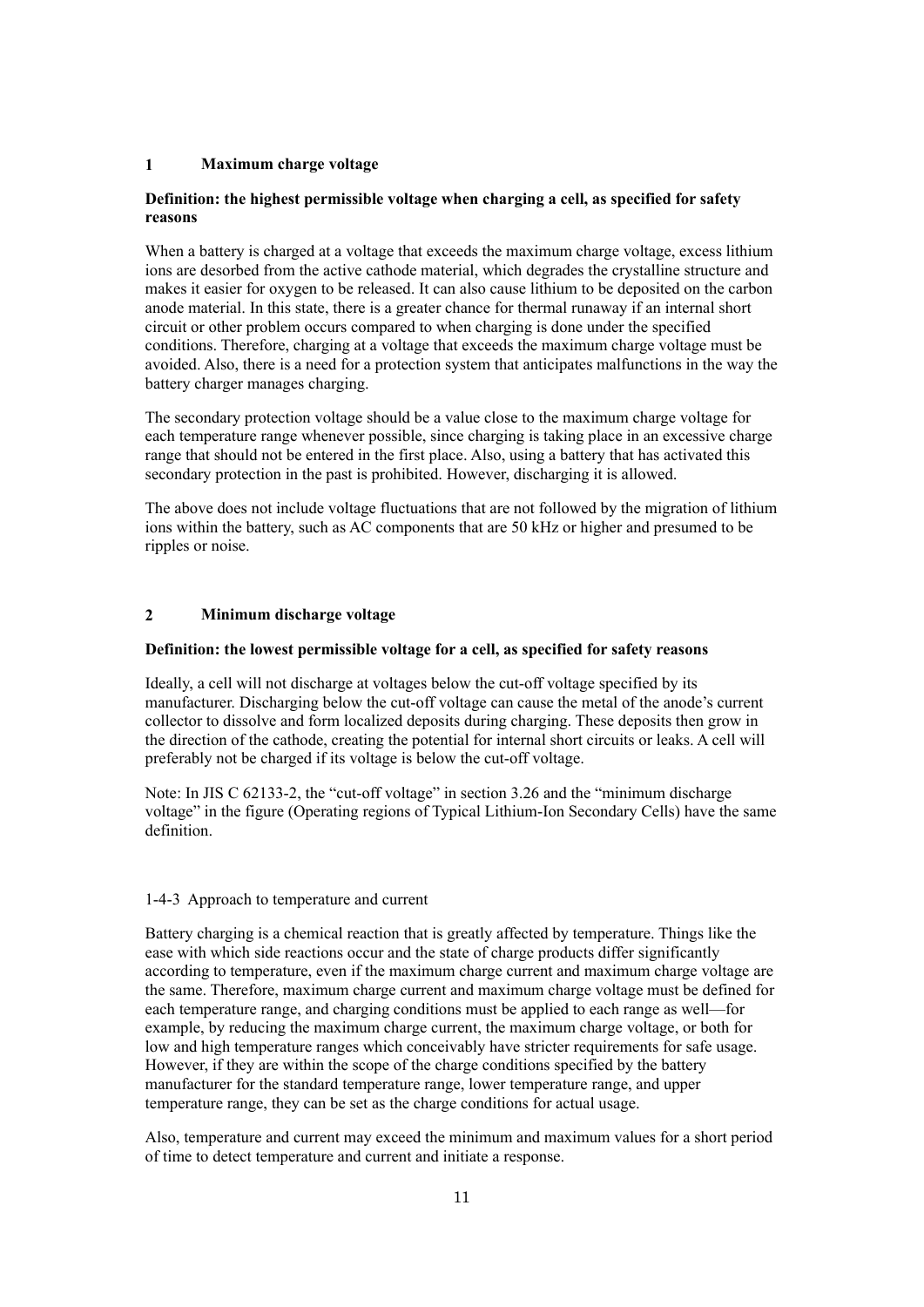#### **1 Standard temperature range (T2–T3):**

## **Definition: the surface temperature range within which a cell can be charged at the maximum charge voltage and maximum charge current, as specified for safety reasons; a range of 10 °C to 45 °C is typical (refer to JIS C 62133-2 A.4.2.1)**

Note: Standard temperature range is indicated by T2–T3 in the figure (Operating regions of Typical Lithium-Ion Secondary Cells). If recommending a temperature range other than 10 °C to 45 °C, JIS C 62133-2 A.4.2.2 must be applied.

The standard temperature range defines the conditions within which a cell can be charged at the maximum charge voltage and maximum charge current, which are specified for safety reasons. If the surface of a cell exceeds T3 during charging, the charge conditions for the upper temperature range must be applied. If the surface of a cell falls below T2 during charging, the charge conditions for the lower temperature range must be applied.

### **2 Upper temperature range (T3–T4)**

## **Definition: higher than the standard temperature range, this is the surface temperature range within which a cell can be charged if the maximum charge voltage and/or the maximum standard temperature range are modified, as specified for safety reasons**

Note: Upper temperature range is indicated by T3–T4 in the figure (Operating regions of Typical Lithium-Ion Secondary Cells).

When charging in the upper temperature range, a higher quantity of lithium migrates from the active cathode material. Because this increase in migrating lithium lowers the stability of the cathode's crystalline structure, it decreases the battery's safety.

At the same time, it decreases the relative temperature difference between the upper temperature range and the range in which thermal runaway occurs. This makes it easier for the battery to experience thermal runaway if something like an internal short circuit happens. Consequently, the maximum charge voltage and/or the upper temperature range must be modified when charging within the upper temperature range (refer to JIS C 62133-2 A.4.3.1 and A.4.3.2).

When designating the charge conditions for the upper temperature range or specifying a new upper limit for the upper temperature range, JIS  $\overline{C}$  62133-2 A.4.3.3 and A.4.3.4 must be applied. If the surface of a cell exceeds T4 prior to or during charging, the battery must not be charged with any sort of current.

# **3 Lower temperature range (T1–T2):**

## **Definition: lower than the standard temperature range, this is the surface temperature range within which a cell can be charged if the maximum charge voltage and/or the maximum standard temperature range are modified, as specified for safety reasons**

Note: Lower temperature range is indicated by T1–T2 in the figure (Operating regions of Typical Lithium-Ion Secondary Cells).

In the lower temperature range, the rate of material migration decreases and the lithium-ion receptivity of the active anode material (carbon) worsens. This makes it easier for metallic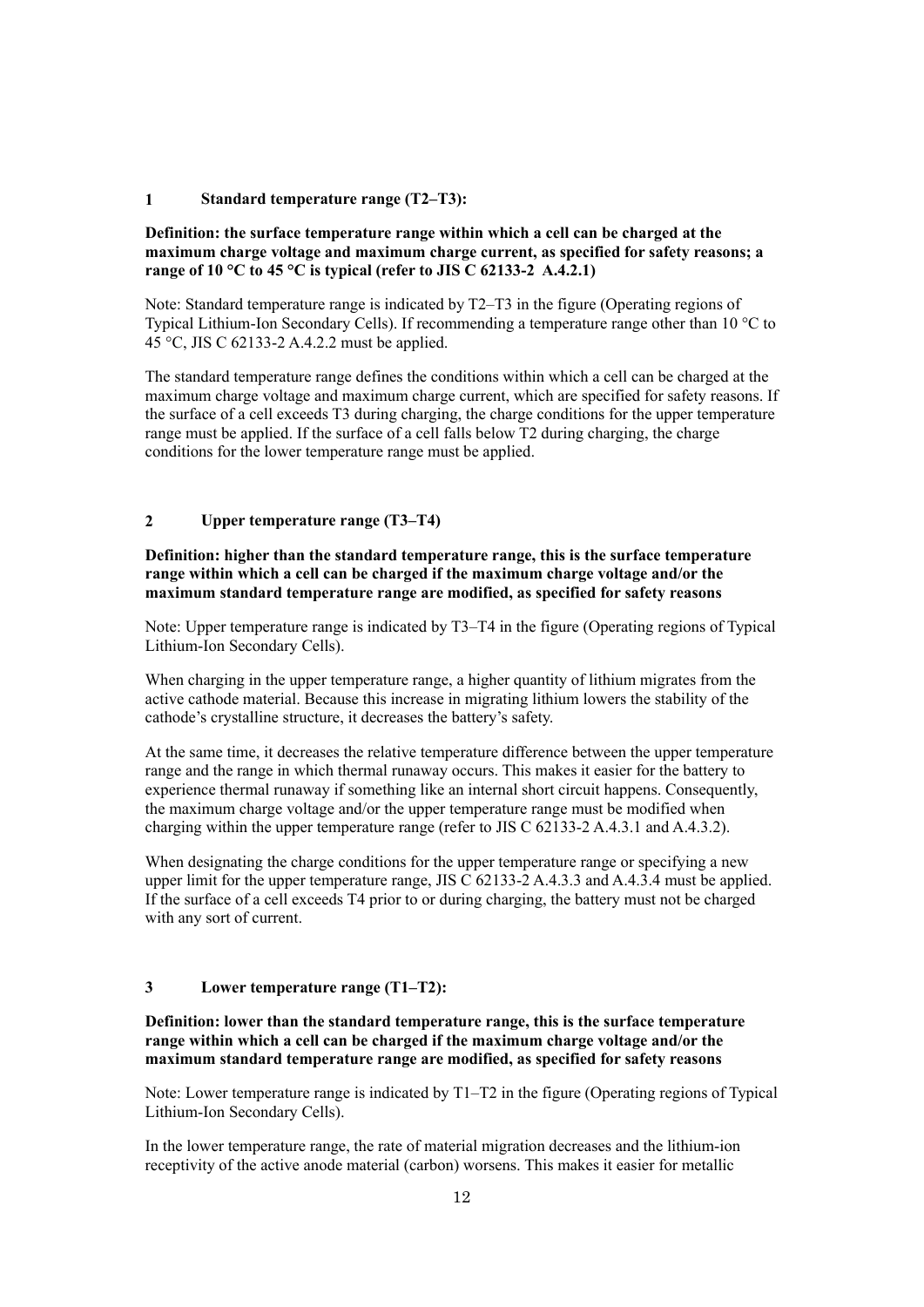lithium to form on the surface of the carbon. Under these conditions, the thermal stability of the battery decreases and there is a chance for overheating and thermal runaway to occur. Also, lithium-ion receptivity is heavily dependent on temperature in the lower temperature range. Lithium-ion receptivity within batteries composed of multiple cells connected in series varies according to temperature. This can potentially prohibit sufficient safety.

Therefore, the maximum charge voltage and/or the maximum charge current specified for the standard temperature range must be modified when charging within the lower temperature range (refer to JIS C 62133-2 A.4.4.1 and A.4.4.2).

When designating the charge conditions for the lower temperature range or specifying a new lower limit for the lower temperature range, JIS C 62133-2 A.4.4.3 and A.4.4.4 must be applied. If the surface of a cell falls below T1 prior to or during charging, the battery must not be charged with any sort of current.

## **4 Current and temperature ranges during discharge**

If the upper limit discharge-start temperature is exceeded, discharge must not begin. The temperature while discharging must not exceed the maximum discharge temperature. The maximum discharge current must not be exceeded while discharging. Minute amounts of current discharged when devices are powered down or in standby mode as well as current discharged to detect the upper limit discharge-start temperature are considered to be in a paused state. The maximum discharge current does not apply to AC components that are 50 kHz or greater and do not cause lithium ions within the cell to react (ripples etc.).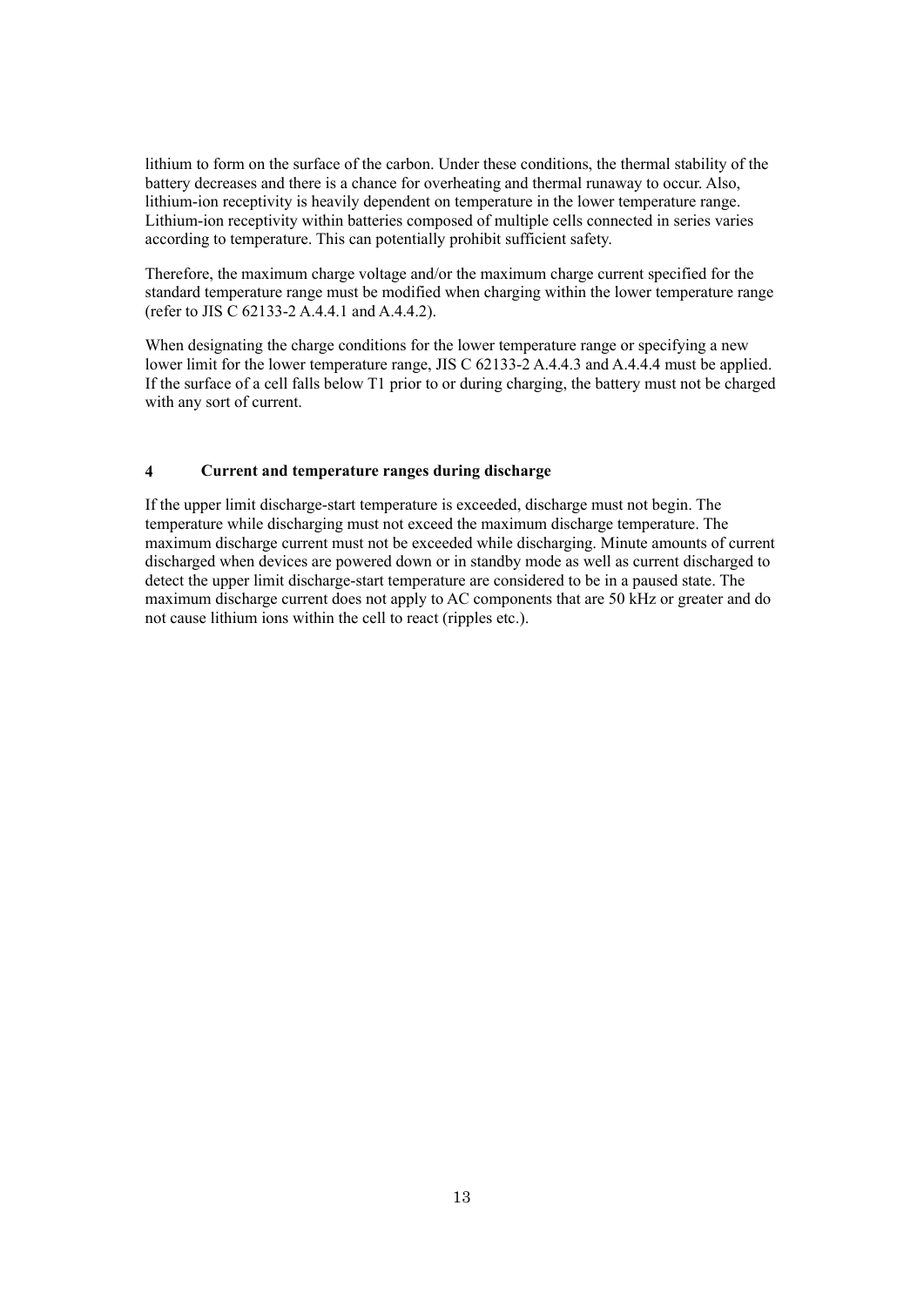

**Figure: Approach to Operating region**

The values specified for each range in the figure are determined after verifying the results of the IEC JIS C 62133-2 safety tests conducted by each cell manufacturer. The temperature limit must not be exceeded, even during the brief time prior to the sensor detecting the temperature. (However, this may be deemed acceptable through discussions with the cell manufacturer.)

### 1-4-4 Approach to battery lifespan

Generally, a cell's capacity will decrease as it goes through repeated cycles of charging and discharging or if it is maintained in a high-temperature state. But even batteries with reduced capacity can still be used as long as they do not experience abnormal phenomena such as leaking. However, such batteries can also have a higher chance of producing leaks because the decomposition of electrolyte inside them generates a gas that increases their internal pressure. Therefore, usage conditions for lithium-ion secondary cells must be determined by considering the usage duration and environment and consulting with the battery manufacturer.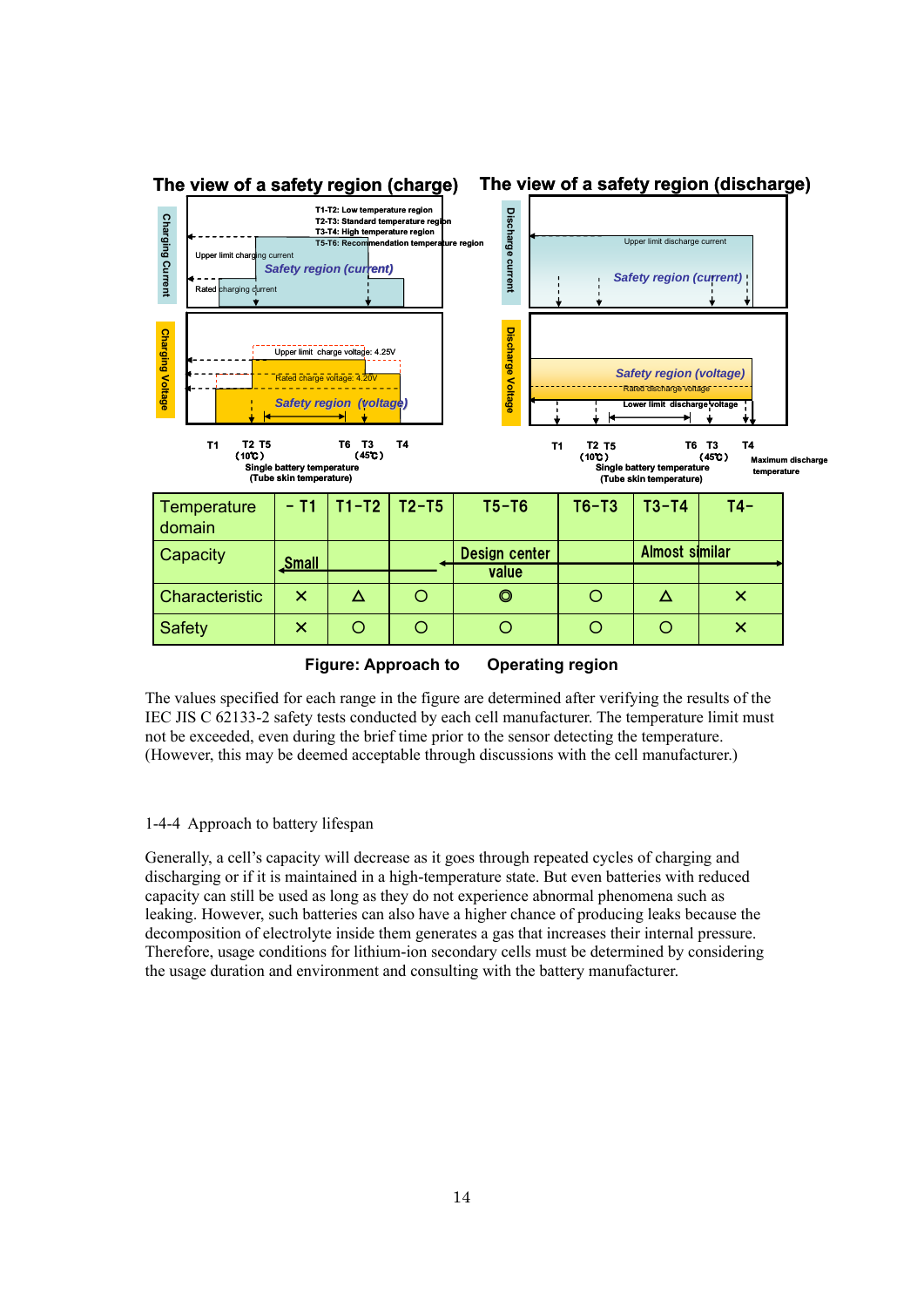# **Chapter 2 — Points to consider when designing lithium-ion batter ies**

# 2-1 Overview

Notebook PCs and tablet terminals do not use lithium-ion secondary cells in their single-cell form, but rather batteries composed of multiple cells.

Therefore, when considering how to achieve higher levels of safety for the usage of lithium-ion secondary cells, it is necessary to promote further improvements of batteries—namely, the logical arrangement of the cells and circuit boards that make them up and the design of their electrical management and protection systems.

In addition, because selecting the best battery for a device and using that battery properly when it is installed in the device are both essential for improving safety, the prescribed operating conditions (including predictable cases of misuse) must be discussed and refined through discussions between the battery and device manufacturer, starting in the device's design phase.

This chapter discusses points to consider when designing lithium-ion batteries, with a focus on the following areas.

- 1 Arrangement of cells and circuit boards
- 2 Drops, vibrations, and physical shock
- 3 Temperature control
- 4 Overcharge protection
- 5 Overdischarge protection
- 6 Long-term usage

### 2-2 Arrangement of cells and circuit boards

### 2-2-1

Adhere to the following rules to prevent damage occurring in one cell from spreading to other cells. Also, designs should take JIS C 62368-1: 2018 M.3.3 into account.

1 To prevent damage (high temperatures) in one cell from influencing other cells, the below internal arrangement is preferable for batteries consisting of multiple cells.

Avoid arrangements in which the top covers of cells face each other.

Prevent explosions by using an arrangement that minimizes the impact that damage to one cell has on other cells.

2 Ideally, the following will be taken in account to prevent high-temperature electrolyte vapor vented by a safety valve from collecting within the battery and igniting.

Provide an exhaust port for electrolyte vapor and face it away from the user.

3 Implement the following so that electrolyte vented by a safety valve does not cause secondary damage (short circuits etc.) to the circuit boards inside the battery.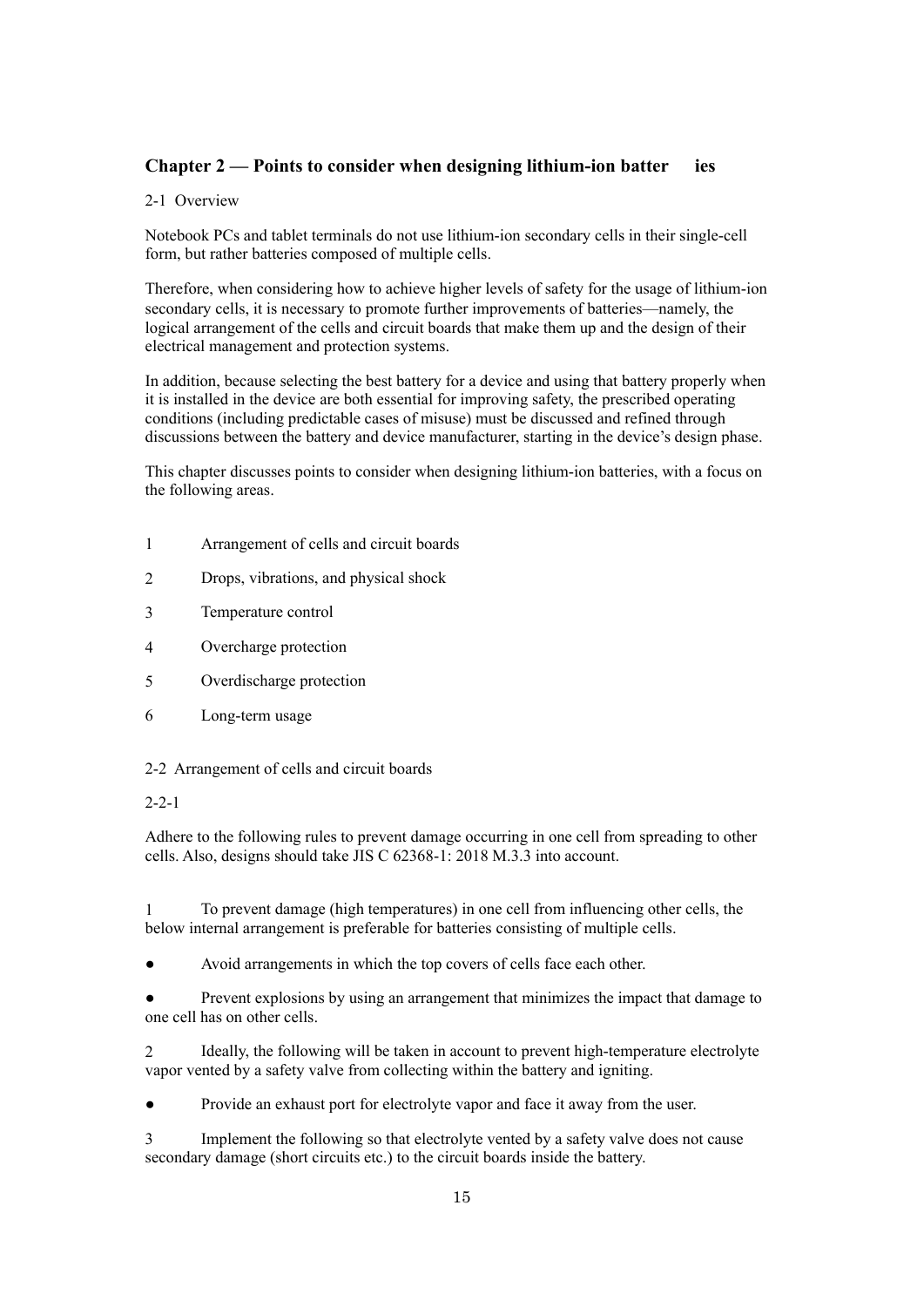Provide short-circuit prevention by coating critical components or arranging them so that leaks from cells do not contact the circuit board (for instance, by installing partitions).

4 If the circuit board is equipped with a component that records the operational status of the battery, position it so that any heat generated by a damaged battery does not affect it.

Position memory components away from cells.

# 2-2-2

Flame-resistant material should be used in the cases of batteries and PCs to keep any occurring damage localized.

The grade of flame-resistance for a battery's case should follow the requirements of JIS C 62368-1: 2018 M.4.3 (Fire-Prevention Enclosures).

If the secondary cells are integrated within the device, the entire device can also be enclosed in a fire-prevention enclosure.

#### 2-3 Drops, vibrations, and physical shock

PCs and tablets should be designed to reduce the chance of an internal short circuit occurring within the cells of their batteries, even if they are dropped, vibrated, or subjected to physical shock or some other localized pressure exerted from the outside.

Suitability can be verified through the drop test described in the Electrical Appliance and Material Safety Act or section M.4.4 of JIS C 62368-1: 2018 (Drop Test for Devices with Lithium-Ion Secondary Cells).

In addition, a warning in the instruction manual of the PC, tablet, or battery or a label on the battery itself should alert users to stop using the battery if it is dropped, vibrated, or physically shocked.

#### 2-4 Temperature management

Using a thermistor or other mechanism to effectively manage the temperature within a battery is essential to ensuring that it is charged and discharged safely and appropriately. Below are some points to keep in mind when designing systems for controlling the charging and discharging of batteries.

1 Monitoring temperature and controlling charging and discharging

Measure the surface temperature of cells within the battery to monitor temperature. Also, if there is only one thermistor or similar component, determine where to position it by considering the temperature distribution within the battery when installed in the PC or tablet terminals.

Charging and discharging should be controlled in accordance with sections 1-4-2 (Approach to voltage) and 1-4-3 (Approach to temperature and current).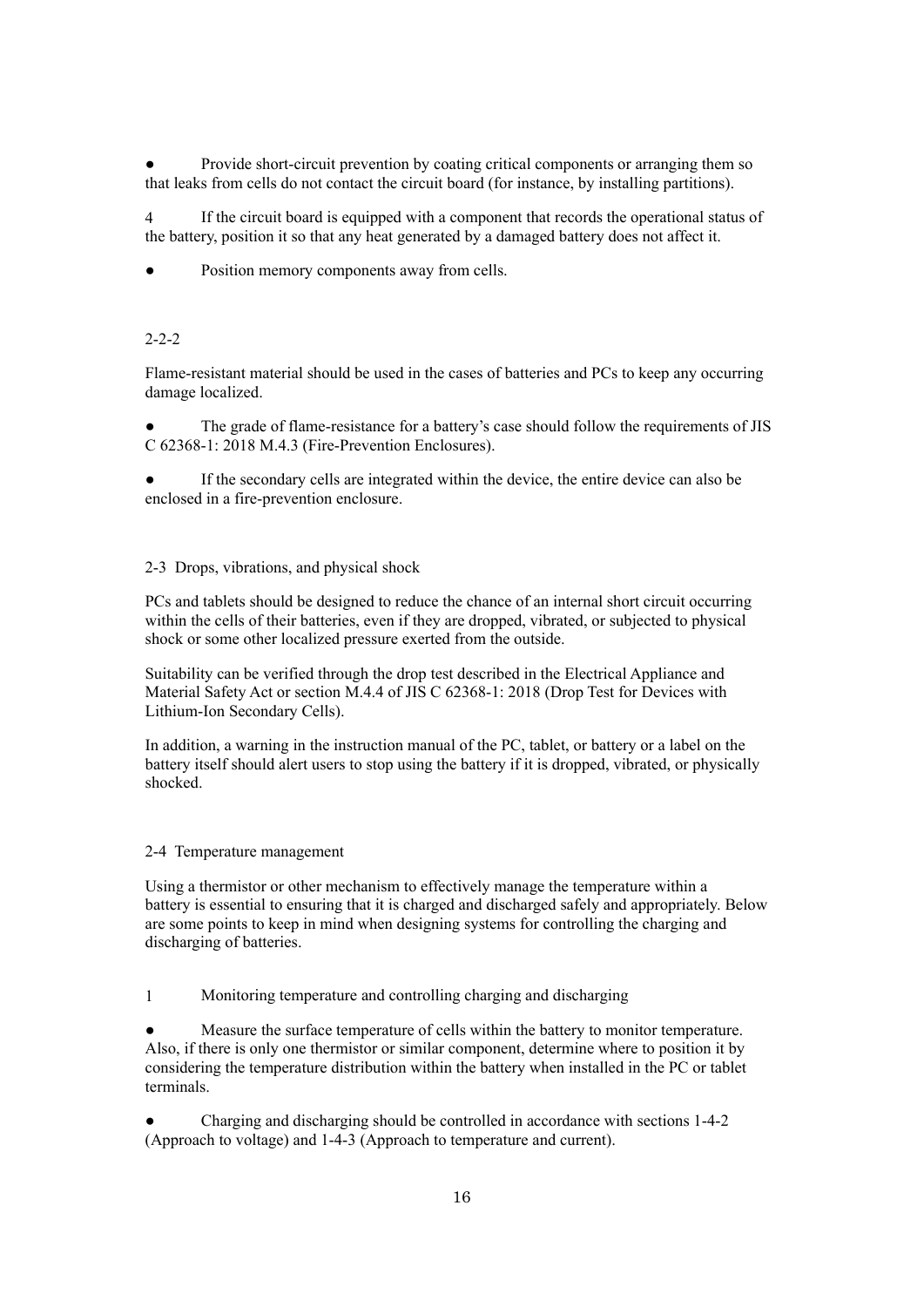Suitability can be verified through section M.4.2 of JIS C 62368-1: 2018.

## 2 Temperature variation among cells

Because temperature variation among the cells in a battery causes variations in voltage, it has a significant impact on safety when charging as well as the decline of capacity. Therefore, the following points must be heeded.

Sufficiently consider the arrangement of cells as well as their positioning inside the PC or tablet terminal to keep their temperature uniform within the battery.

Designs that keep surface-temperature variation among cells within  $5^{\circ}$ C are preferable.

3 Handling temperature abnormalities

If the charge/discharge control element (a field-effect transistor etc.) inside the battery experiences abnormal temperatures, sever the charge/discharge path by using a circuit breaker such as a temperature fuse.

Ideally, the circuit breaker (temperature fuse etc.) will sever the charge/discharge path if the monitored temperature within the battery exceeds the maximum temperature.

### 2-5 Overcharge protection

1 The following measures must be taken to control charging of the battery block within the battery.

Manage the total battery voltage as well as the voltage of each battery block.

The voltage of each battery block within the battery must not exceed the maximum charge voltage for a cell.

If overcharging (primary protection) is detected, suspend the charging process. However, discharging is allowed.

2 Multilayered protection (overcharging)

Use methods such as failure mode and effects analysis (FMEA) on the entire charge/discharge system to determine the risk of anticipated failures, employing multilayered protection if necessary.

### 2-6 Overdischarge protection

Overdischarging a secondary lithium-ion battery can cause the metal of its anode's current collector to dissolve and form localized deposits during charging. These deposits then grow in the direction of the cathode, creating the potential for internal short circuits or leaks. Ideally, charging will not take place if the voltage of a battery block falls below the minimum discharge voltage.

### 2-7 Long-term usage

Long-term use of a cell causes changes in its internal state (increased internal pressure etc.) compared to its initial usage, which can heighten the risk of hazardous events depending on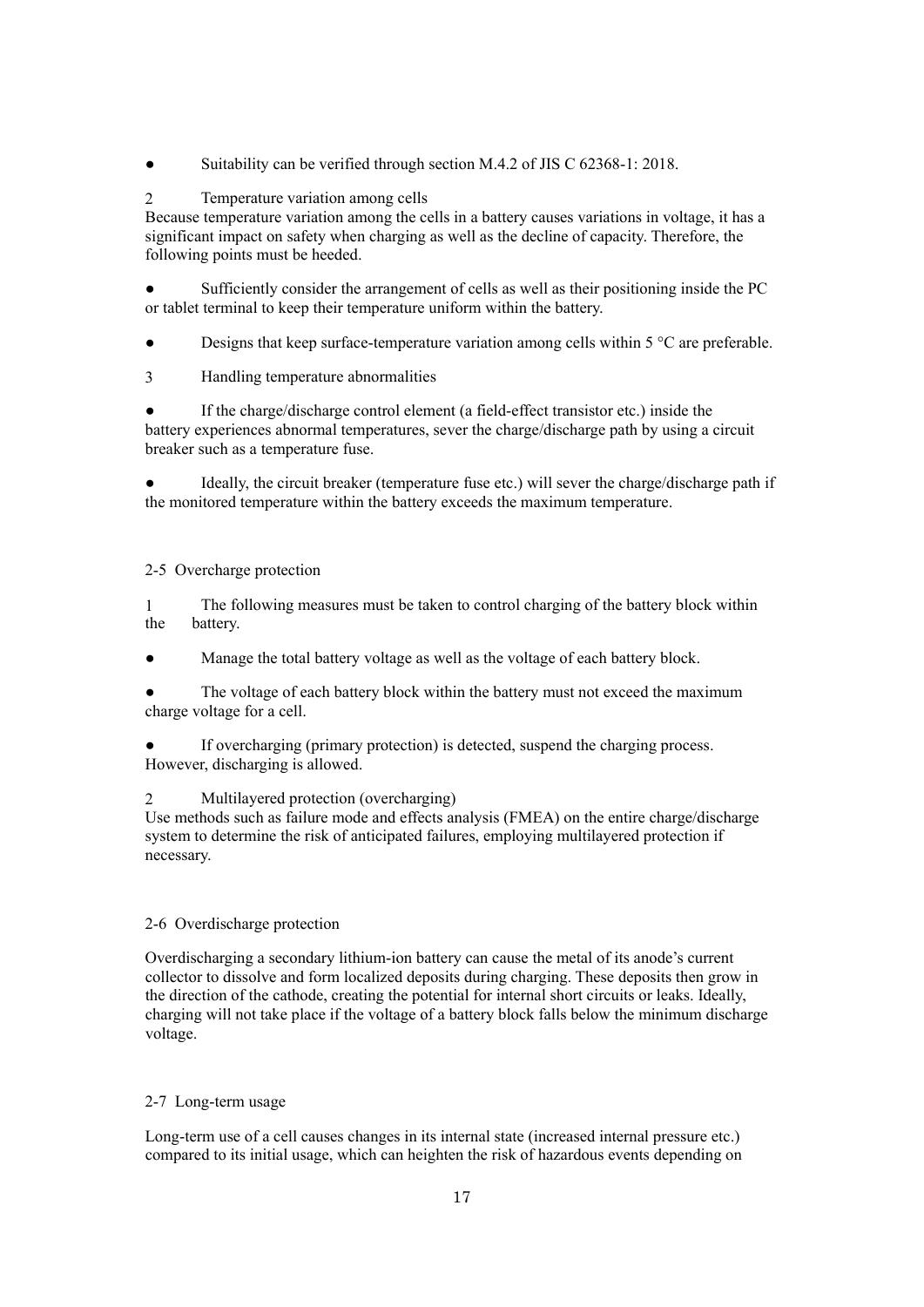how and where it is used.

Therefore, battery manufacturers (companies that manufacture cells and batteries) will ideally work with device manufacturers to determine the necessity and validity of comprehensive control methods for lithium-ion secondary cells in devices.

Such control methods can include regulating charge voltage, preventing charging if capacity has declined to a certain point, regulating charge current, and raising the cut-off voltage.

As some incidents have occurred after long-term usage, the following should also be implemented.

Use the instruction manual of the PC, tablet, or battery to inform users that lithium-ion secondary cells are a consumable item.

● Provide a warning in the instruction manual of the PC, tablet, or battery or a label on the battery itself to alert users that they should stop using lithium-ion secondary cells if abnormal behavior is exhibited.

● Provide specific examples in the instruction manual of the PC, tablet, or battery of the abnormal states that require users to stop using a battery.